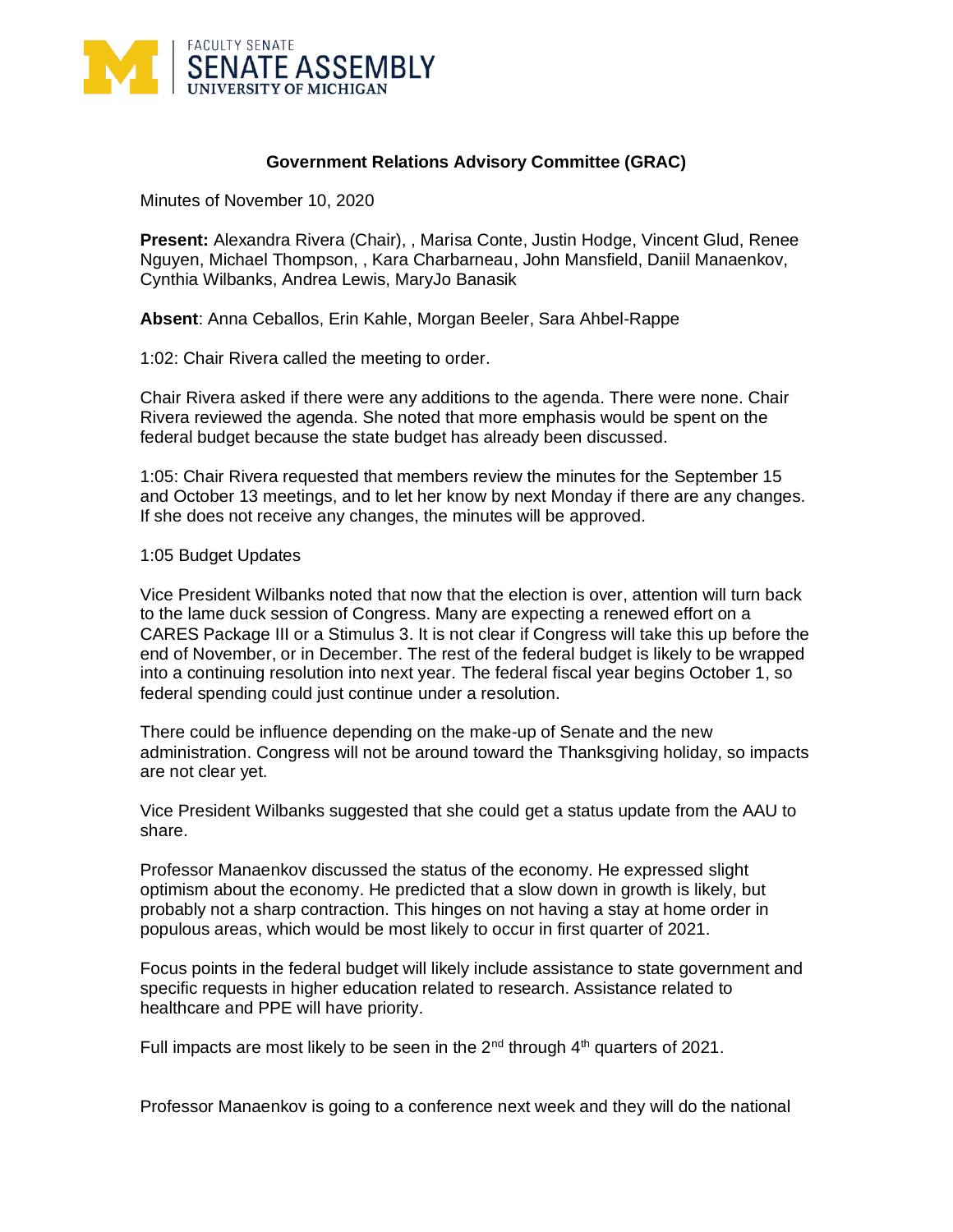

forecast and the Michigan budget forecasts. This conference generates a widely cited report across the United States.

Vice President Wilbanks stated that there was a flat budget recommendation from the State for FY 20-21. Some constraints are expected for FY 21-22. Proposals are already coming in for the 21-22 budget. Expected expenditures are underway for a budget the governor would present in the first week in February. A month prior to this, the revenue estimating conference will be held where predictions will be made about revenues for FY 21 and FY22.

## 1:17 VPGR Search Update

Interim update – the search process is nearing the end. Vice President Wilbanks anticipates that the search process will conclude with a recommendation that the Regents may vote on in their December meeting. The search process has moved to individual opportunities for executive leaders to interview the finalists. Vice President Wilbanks is cautiously optimistic that come January someone will be filling the role. She appreciated meeting the prospective candidates. She expressed feeling fortunate about being able to serve in this role. She expressed gratitude for the opportunity to work in her positon. She has let candidates know that they will have regular opportunities to engage with faculty through GRAC.

After a final candidate is selected and announced, Vice President Wilbanks expressed that her office can send background information and a report on the final candidate to the committee.

A committee member inquired about Vice President Wilbanks' continuing involvement with the University after her retirement. Vice President Wilbanks indicated that she is looking forward to enjoying a slower pace. However, she expects to remain in the area for a while, and she is willing to offer support and guidance if requested by her replacement. This will be up to the new Vice President, but she is open to playing an advisory role if desired.

## 1:25 Election results

Vice President Wilbanks gave insights to the group about recent election results. The election results have been stated at the national level, though some are reluctant to agree. This is creating a lot of initial work. Much work is expected when a transition is taking place, but there is not currently cooperation. Vice President Wilbanks has confidence that President-Elect Biden is an experienced member of government. Transition teams will be announced soon as well as specific tasks. There is a set of issues that needs to be addressed before inauguration. Georgia is having a run-off. The race will determine who will hold the majority in the Senate. The House of Representatives have had a modest shift. The State of Michigan congressional delegation has also had some minor changes.

Vice President Wilbanks indicated that after state elections, the state remains 58 52 Republican. State house democrats were not successful in flipping the house. Donna Lesinski (Ann Arbor) would have been the majority leader if the democrats had taken the house. This outcome was not predicted. The State Senate was not up for election so that remains in Republican hands. The more immediate item is to find common ground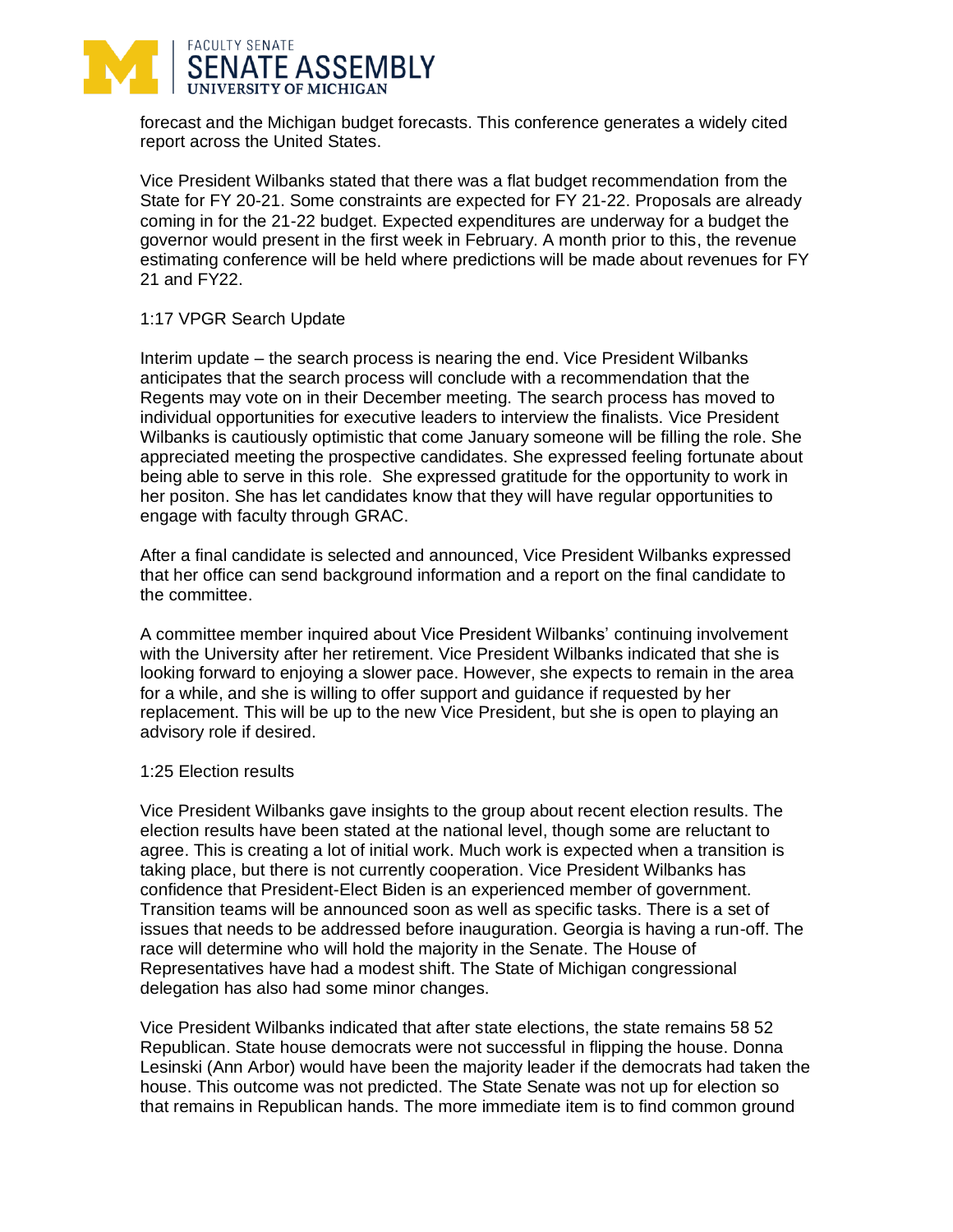

with the governor. The governor's executive powers were determined to not be constitutional.

Longer term – census – will be certified and will become the basis for activities that will unfold across the country to redraw congressional districts. This will begin next spring. In Michigan the task of proposing new districts is being handled by the Michigan Redistricting Commission, an appointed board from applicants who requested to participate.

Legislators in the majority have largely had a lot of influence on drawing this lines, but this year it will be the Redistricting Commission. This lies ahead for the 2022 elections.

A question was asked whether any other locality other than Detroit is challenging census counts. There were some concerns in more urban areas Detroit/Wayne County and some communities on the west side of the state with a large immigrant population. Concerns were that people were afraid to complete a census form that could be referenced in immigration cases, for example.

In some areas of the state where there are many refugees there is a fear of refugees to complete the census. It was noted that language barriers can also interfere with the ability of people to complete the census. People also rely on each other for information.

The census impacts resources that come into the community.

Vice President Wilbanks congratulated Justin Hodge as winner of District 5 Commissioner. She noted that UM has had many interactions with county offices, which has been very helpful. She appreciates greatly collaboration with county offices including the Board of Health and others.

Jason Wentworth is the new majority leader. Vice President Wilbanks will be touching base with him next week to express interest in working together in support of higher education. Wentworth is term-limited and this is his final year.

2022 will be a consequential election. Redistricting will apply to the House and Senate. It is anticipated that MI will lose one representative due to a population shift in Michigan.

1:52 Winter Semester Updates

The fall has been challenging. There was a great deal of anticipation for fall semester that was announced in the summer. There weren't as many challenges at that time as what presented later. There was a lot of discussion and deliberation with what worked well, what didn't work as well as hoped, and what didn't work.

The general environment of the pandemic regionally, statewide, and nationally was considered when making the decision for winter semester. There was a lot of engagement, which was handled somewhat differently than fall semester.

The administration is currently waiting to hear how many students will request to stay in the residence halls. The count is about 6400 in fall semester, and this is expected to drop by half. This decision was deliberately considered based on public health guidance and the winter months. There is a diverse set of reactions to these plans. Some people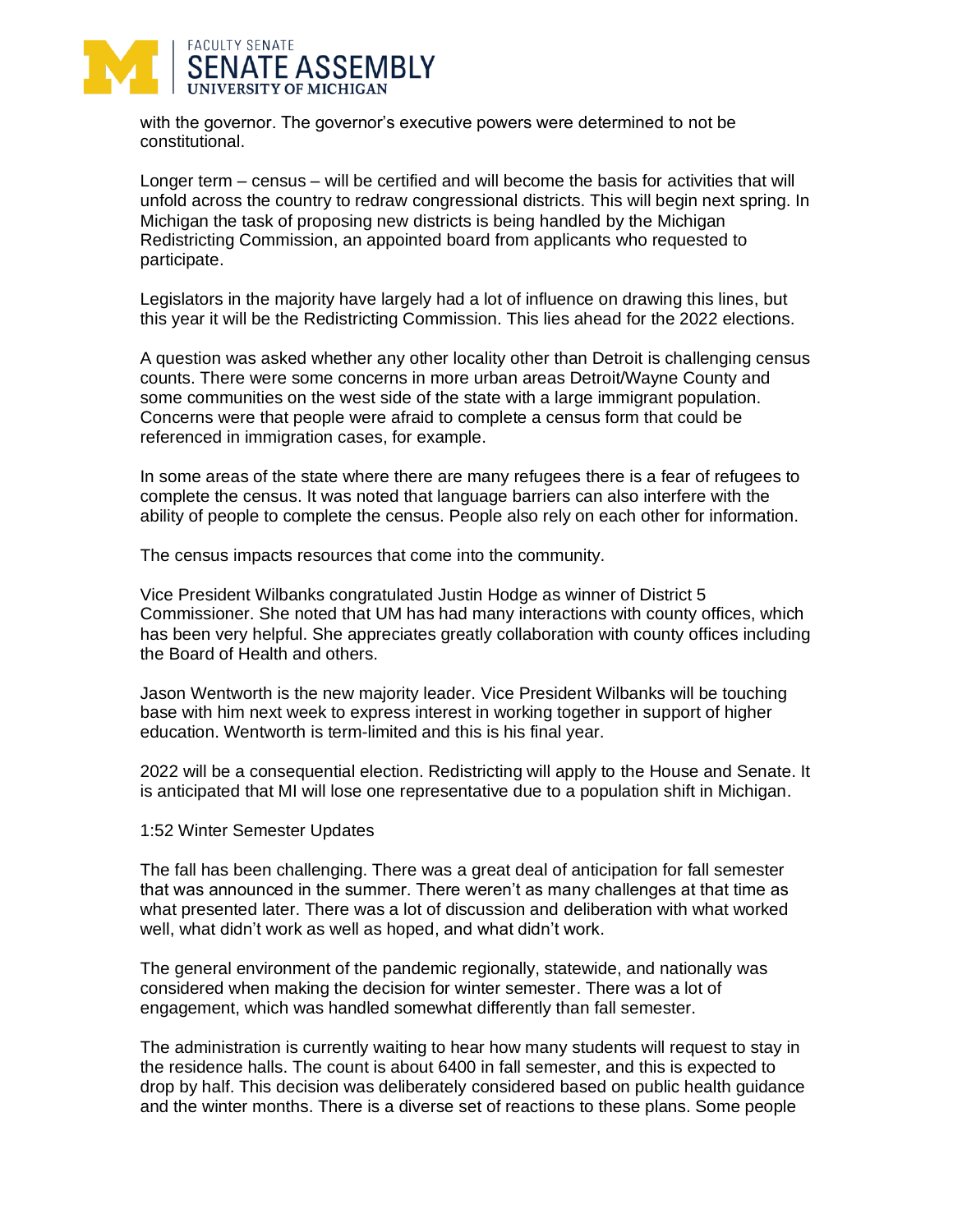

are quite unhappy with de-densifying the residence halls.

The rationale was laid out in the COVID-19 update. A pre-departure set of protocols are in place including testing for students in the residence halls. The next 10 days before students return are important to manage spread. Messages over the next several weeks will focus on this. Testing protocols are greatly ramped up for winter semester. Surveillance testing will continue but additional mandatory testing will be implemented starting in winter semester.

The majority of students who moved into the residence halls are freshmen. This happened after these students missed opportunities in high school. Parent are disappointed that their students will not be having the experience they had hoped for.

A European college residence model was discussed where students due not reside in a small space with a stranger. It was noted that it was possible to provide space for students outside, but this will not be possible in winter. Students are feeling a sense of loss. Housing contracts will end. People have not been billed for Winter semester. There will be new contracts from January to April.

A member stated that young people will remember the restrictions that are being put on them. A comparison was made to solitary confinement. The hope is that mental health professionals were consulted in making the decision.

A member stated that in the beginning of the pandemic, more students were disappointed by how much of their programs were on line, and now people are happy that their courses were moved online. Graduate students in social work are happy with this change.

There is a diverse reaction among schools and colleges. There are pockets where the experience hasn't been as challenging.

The situation is so unprecedented. At the heart our approach needs to be the extent to which we can message the right key points. Social isolation is a very serious conversation among student life professionals. They are looking to support students who are isolated on campus. This also includes social isolation brought about by going home.

A member stated that there is a possibility that viruses will happen more frequently, so there is a need to know how to manage this kind of event going forward. With the speed of travel and human and animal interactions this is likely to happen. There was a question about whether we will be able to handle this any differently in the future.

At the next meeting the group will touch base on where we are. None of the decisions that were made felt easy, and they have enormous consequences for the university and beyond. They tried to consider all the inputs and decisions were made based on this.

A question was asked about what is known about university's planning scenarios. The national strategy for distribution for vaccine is in order of need, and distribution decisions will go through almost all of next year. The initial distribution will likely be in the order of vulnerable populations, first responders, and then healthcare workers. Vaccine requires two doses delivered three weeks apart (Pfizer vaccine). The Pfizer vaccine has to be stored at low temperature.